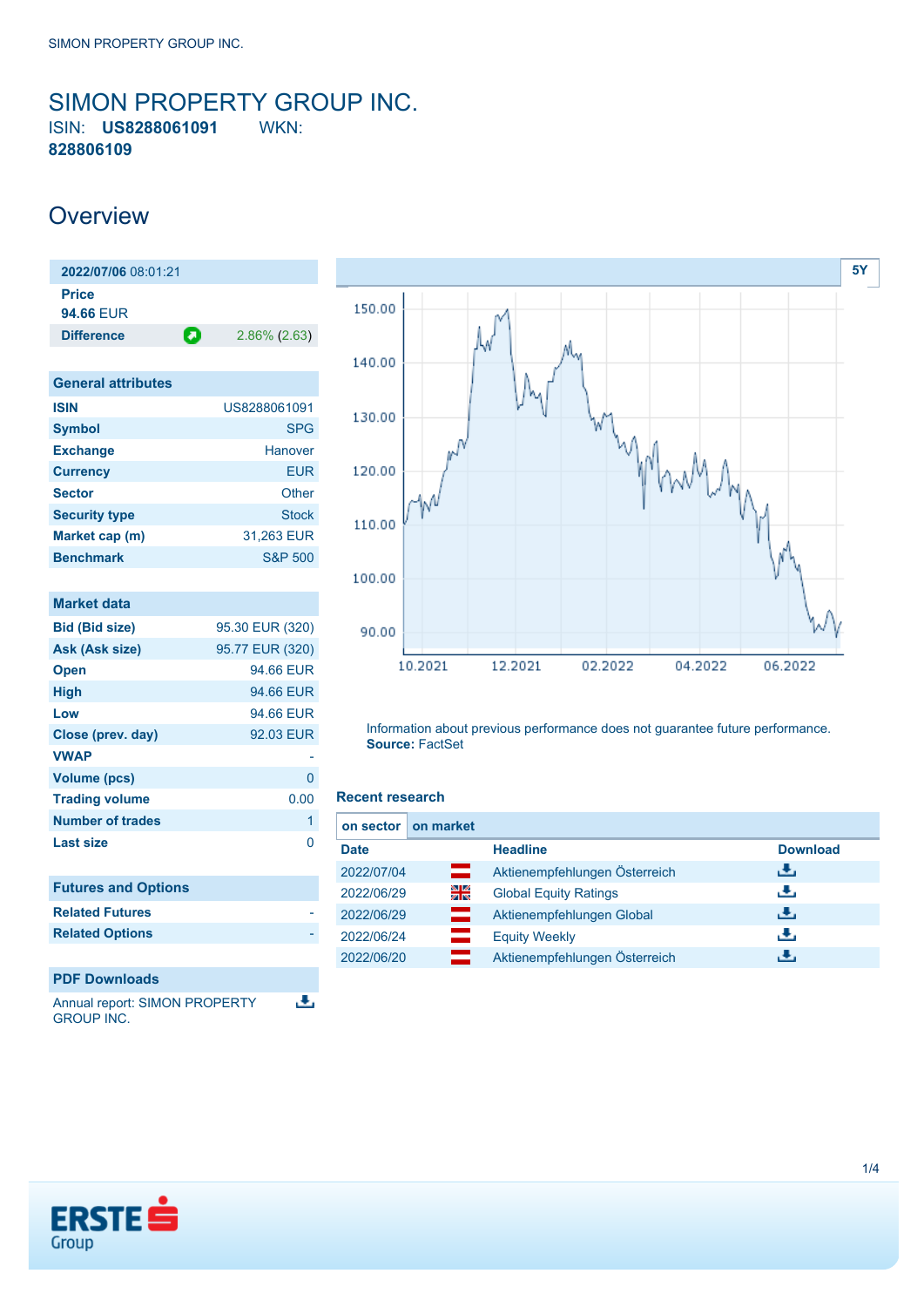# Details

**2022/07/06** 08:01:21 **Price 94.66** EUR

**Difference** 2.86% (2.63)

| <b>General attributes</b> |                    |
|---------------------------|--------------------|
| <b>ISIN</b>               | US8288061091       |
| <b>Symbol</b>             | <b>SPG</b>         |
| <b>Exchange</b>           | Hanover            |
| <b>Currency</b>           | EUR                |
| <b>Sector</b>             | Other              |
| <b>Security type</b>      | Stock              |
| Market cap (m)            | 31,263 EUR         |
| <b>Benchmark</b>          | <b>S&amp;P 500</b> |

|  | <b>Market data</b> |  |
|--|--------------------|--|
|  |                    |  |
|  |                    |  |

| <b>Bid (Bid size)</b> | 95.30 EUR (320) |
|-----------------------|-----------------|
| Ask (Ask size)        | 95.77 EUR (320) |
| <b>Open</b>           | 94.66 EUR       |
| <b>High</b>           | 94.66 EUR       |
| Low                   | 94.66 EUR       |
| Close (prev. day)     | 92.03 EUR       |
| <b>VWAP</b>           |                 |
| <b>Volume (pcs)</b>   | O               |
| <b>Trading volume</b> | 0.00            |
| Number of trades      | 1               |
| <b>Last size</b>      | ∩               |

| <b>Performance and Risk</b> |           |       |           |
|-----------------------------|-----------|-------|-----------|
|                             | 6M        | 1Y    | <b>3Y</b> |
| <b>Perf</b> (%)             | $-35.82%$ |       |           |
| Perf (abs.)                 | $-51.37$  |       |           |
| <b>Beta</b>                 | 0.94      | 1.09  | 1.37      |
| <b>Volatility</b>           | 34.91     | 32.74 | 32.74     |



Information about previous performance does not guarantee future performance. **Source:** FactSet

| <b>Price data</b>                           |                         |
|---------------------------------------------|-------------------------|
| Ø price 5 days   Ø volume 5 days (pcs.)     | 91.56 EUR (6)           |
| Ø price 30 days   Ø volume 30 days (pcs.)   | 96.79 EUR (1)           |
| Ø price 100 days   Ø volume 100 days (pcs.) | 111.15 EUR (1)          |
| Ø price 250 days   Ø volume 250 days (pcs.) | $-EUR(1)$               |
| <b>YTD High   date</b>                      | 144.20 EUR (2022/01/07) |
| <b>YTD Low   date</b>                       | 89.24 EUR (2022/07/01)  |
| 52 Weeks High   date                        | 150.05 EUR (2021/11/25) |
| 52 Weeks Low   date                         | 89.24 EUR (2022/07/01)  |

**All listings for SIMON PROPERTY GROUP INC.**

| Exchange $\Box$          | <b>Date</b>    | <b>Time Price</b> |                        | <b>Trading volume</b><br>(mio.) | <b>Number of</b><br>trades |
|--------------------------|----------------|-------------------|------------------------|---------------------------------|----------------------------|
| Vienna Stock<br>Exchange | 2022/07/<br>06 |                   | 09:05 95.27 EUR        | 0.00                            | 1                          |
| Tradegate                | 2022/07/<br>06 |                   | 14:14 96.10 EUR        | 0.01                            | 7                          |
| <b>Stuttgart</b>         | 2022/07/<br>06 |                   | 10:30 94.68 EUR        | 0.00                            | 2                          |
| <b>NYSE</b>              | 2022/07/<br>06 |                   | 15:52 97.3825 USD 7.98 |                                 | 1,518                      |
| <b>Munich</b>            | 2022/07/       | 08:01             | 94.46 EUR              | 0.00                            | 1                          |

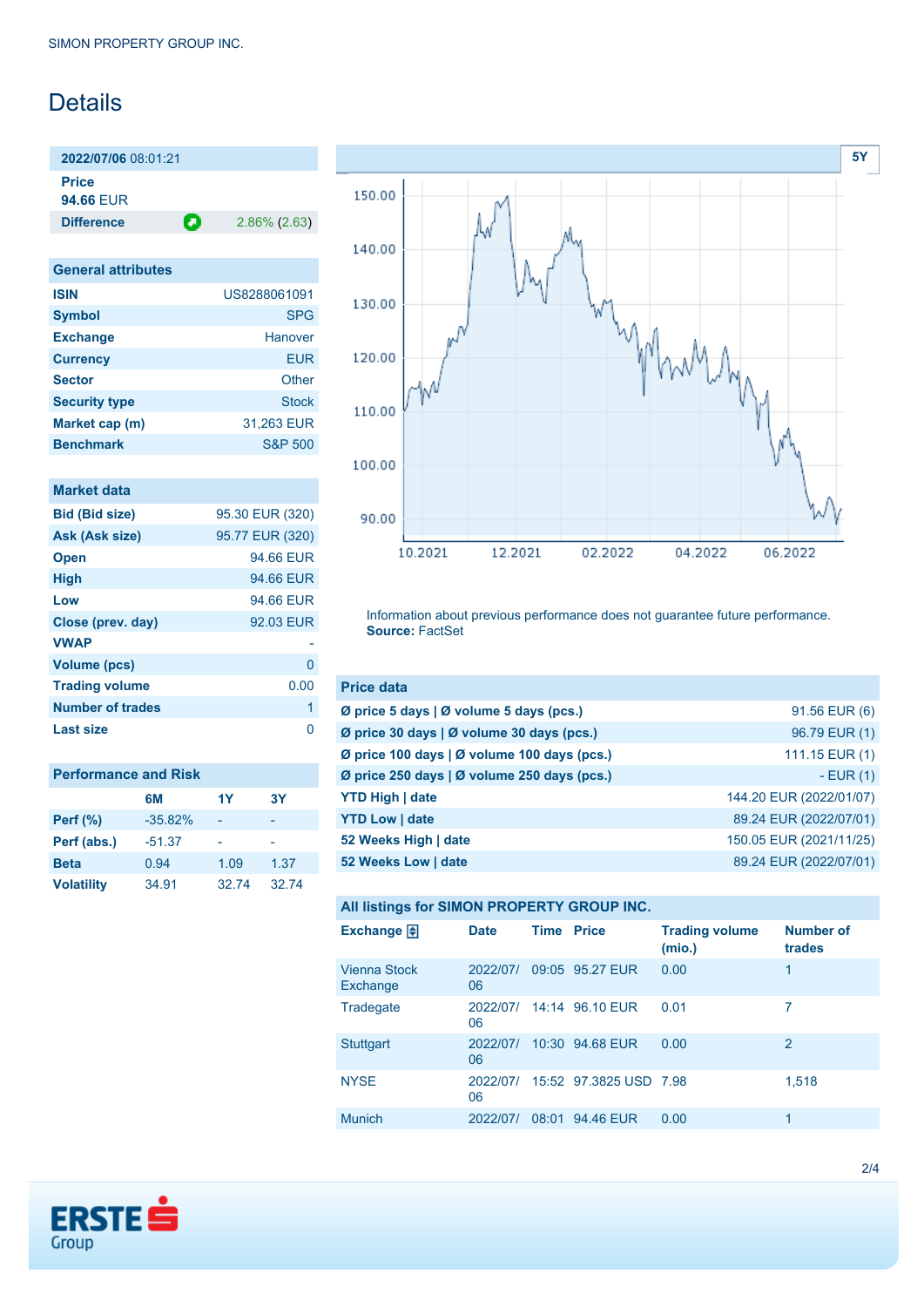|                                 | 06             |                                |      |    |
|---------------------------------|----------------|--------------------------------|------|----|
| <b>London Stock</b><br>Exchange | 01             | 2022/06/ 17:24 110.51 USD 0.00 |      | 1  |
| Hanover                         | 2022/07/<br>06 | 08:01 94.66 EUR                | 0.00 | 1  |
| Frankfurt                       | 2022/07/<br>06 | 09:16 94.74 EUR                | 0.00 | 1  |
| <b>Duesseldorf</b>              | 2022/07/<br>06 | 15:00 95.48 EUR                | 0.00 | 15 |
| <b>Berlin</b>                   | 2022/07/<br>06 | 08:08 94.44 EUR                | 0.00 |    |